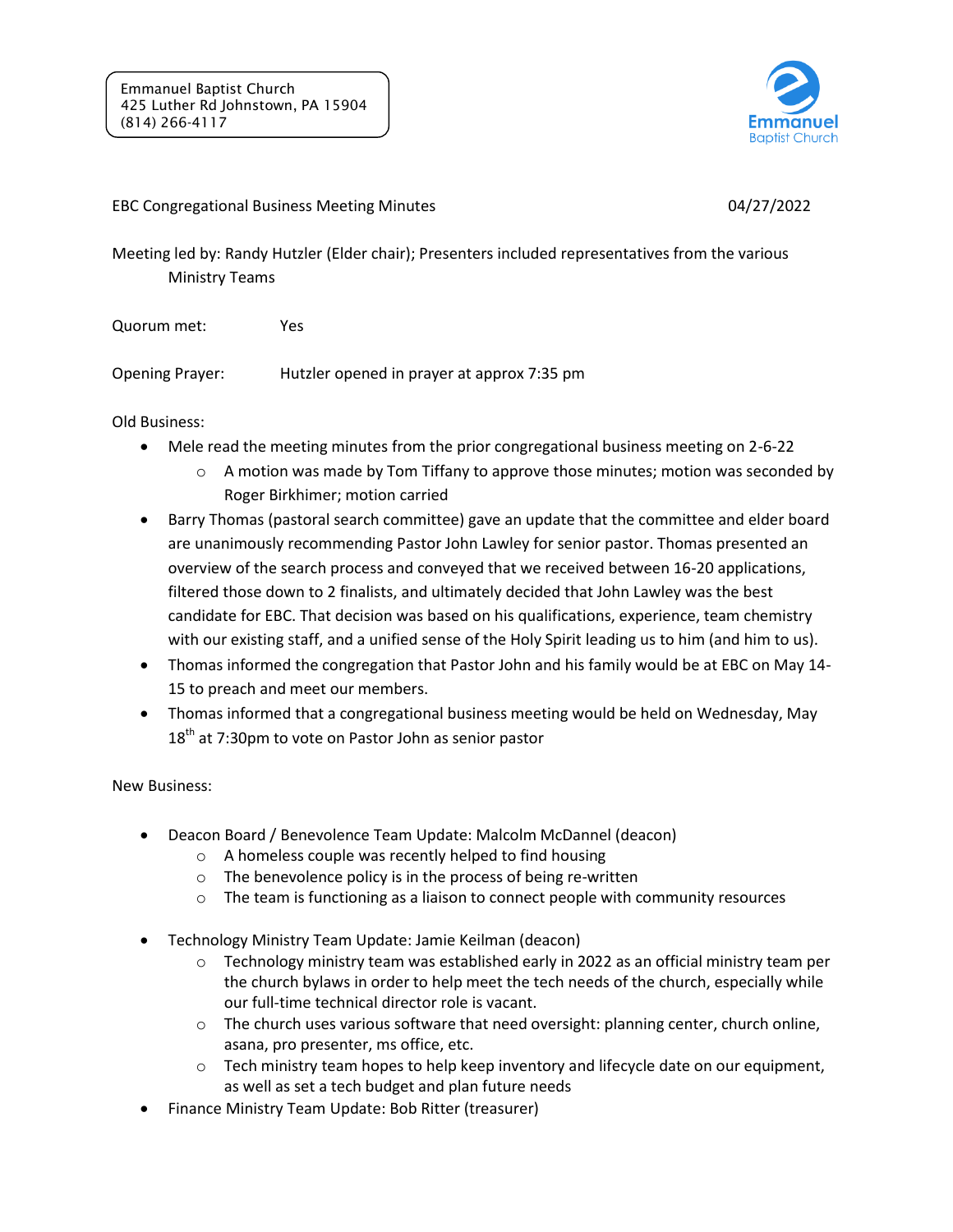

- $\circ$  The finance ministry team was established in late 2021 to help keep the church's financial operations accountable, transparent, and in the hands of competent volunteers
- $\circ$  The team has updated spending procedures, thresholds, and documentation
- o Moved to a cloud-based Quickbooks Online so that financial data is accessible by several people and more secure than on a local harddrive
- o Financial report for first quarter of 2022 was presented; monetary surplus of \$56,317 due to less spending than anticipated
- Facility Ministry Team Update: Rich Rhode (deacon)
	- $\circ$  The sprinkler project, approved in February, is held back as the contractor is waiting on materials
	- $\circ$  We are faced with the need to bring our sewers into compliance which will involve pipe bursting of the sewer lines in the kitchen and zone
	- $\circ$  5 contractors were approached for this work; Flood City Construction was chosen and has quoted us at \$32,880
	- $\circ$  Their process will not demolish our floors; it will be kept as non-destructive as possible
	- o Proposed start date of May 1
	- $\circ$  Bill Thomas made a motion to accept this capital expense; motion was seconded by Roger Birkhimer; motion carried to approve sewer work at \$32,880.
	- $\circ$  Rhode briefly mentioned that the Facility Team's next major project would involve upgrading to LED lighting later this year
- Elder Update: Randy Hutzler (elder chair)
	- $\circ$  Voting on the membership induction of the following individuals: Steven Paul, Kathleen Kimmel, Jacque Martinage, Ernest Martinage, Chuck Heimerle, Brenda Heimerle, Helen McMahon, Luke and Aubrey Fragello, Lisa Kubat, Shana and Zach Long, Tina Lehman (transfer), and Zach Lehman (transfer)
	- o Dennis Miller made a motion to accept these new members; Roger Birkhimer seconded the motion; the motion carried to accept these individuals as members of EBC.
	- o Elders met with staff members to collaborate and plan ahead; Youth Pastor Luke Breeze conveyed his desire to take his next step in ministry here at Emmanuel, as he has been in youth ministry since 2015. The elders are working with Luke to promote him to an associate pastor role here at Emmanuel. Randy asked Luke to share his heart with the congregation.
- Pastor Luke Update: shared where he feels he Lord is calling him next in ministry
	- $\circ$  Conveyed he feels that he is on "exit ramp" in youth ministry; church applauded him and thanked him for his service the last 7 years
	- $\circ$  Ready to take his next step in his ministerial and professional career; wants it to be here at Emmanuel
	- o Working on a Masters of Divinity (MDiv) at Lancaster Bible College (LBC)
	- $\circ$  Passions include discipleship, mentoring, teaching, leading new believers, reaching out to community
	- $\circ$  Ministry philosophy is motivated by Ephesians 4; equipping the saints.